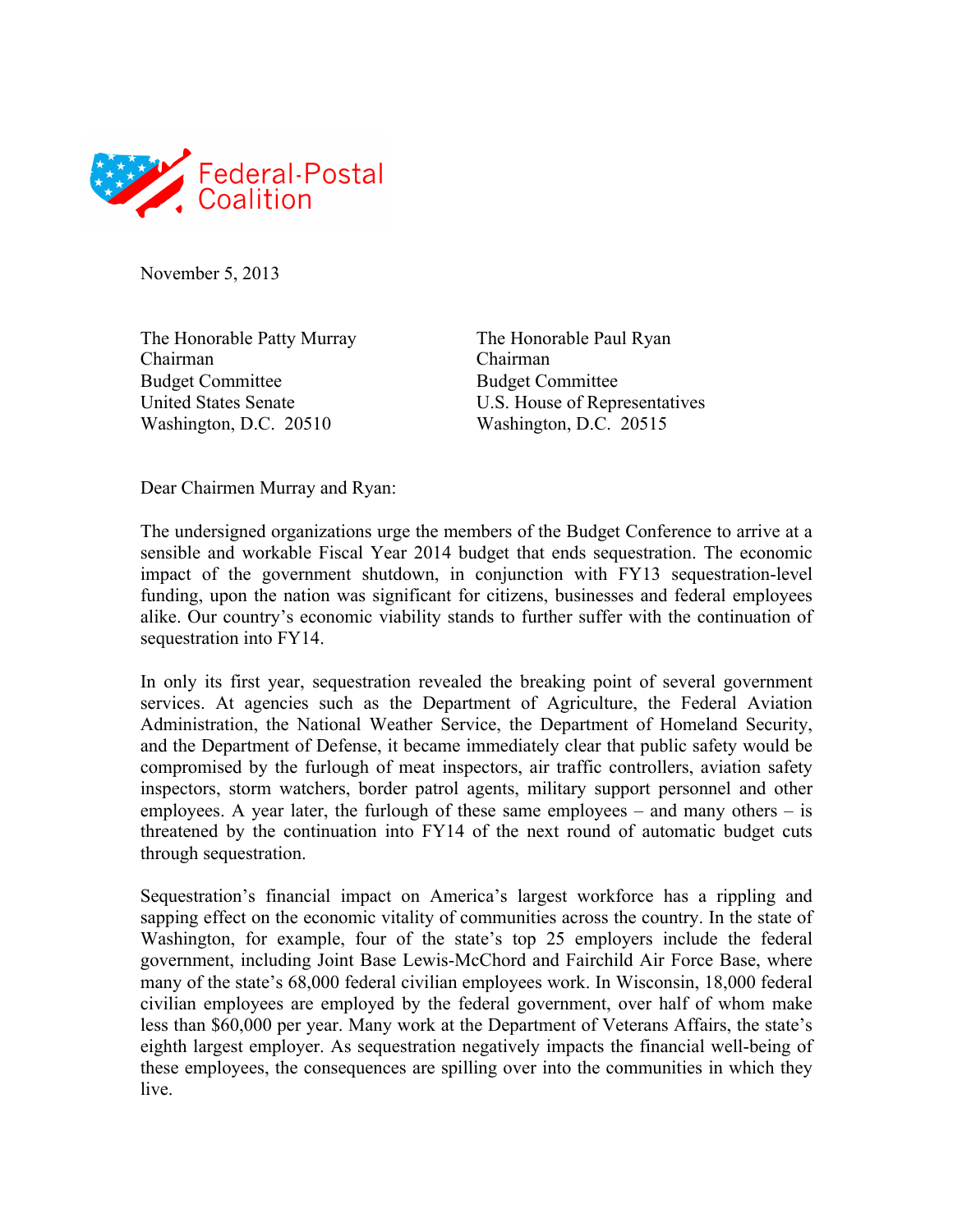Over the past three years, federal employees have contributed more than \$114 billion over 10 years toward deficit reduction. Their sacrifices have included three years of pay freezes and a 2.3 percent increase in retirement contributions for newly-hired federal employees. This does not include the loss in paychecks from furloughs as a result of the 2013 sequester. Many worked unfalteringly for weeks without guaranteed, timely pay due to the government shutdown. They shouldn't be continually persecuted while they are trying to do their jobs to serve and protect US citizens. Enough is enough.

We are unwaveringly opposed to further sacrifices from federal employees to undo the congressionally-created crisis of sequestration. Cutting federal employee pay through increased retirement contributions must not be a topic for further discussion to resolve these crises. The federal community has given its fair share already.

Our nation's fiscal instability is not a "Washington" problem – it is a problem for the entire country. As budget negotiations proceed, we urge Congress to arrive at a practical budget deal that provides sufficient funding for government functions and ends sequestration.

Thank you for your time and consideration of our views.

Sincerely,

American Federation of Government Employees American Federation of State, County and Municipal Employees American Foreign Service Association American Postal Workers Union FAA Managers Association Federal Managers Association Federally Employed Women International Association of Fire Fighters International Association of Machinists and Aerospace Workers International Federation of Professional & Technical Engineers Laborers' International Union of North America National Active and Retired Federal Employees Association National Air Traffic Controllers Association National Association of Assistant United States Attorneys National Association of Federal Veterinarians National Association of Government Employees National Association of Letter Carriers National Association of Postal Supervisors National Association of Postmasters of the United States National Council of Social Security Management Associations National Federation of Federal Employees National League of Postmasters National Postal Mail Handlers Union